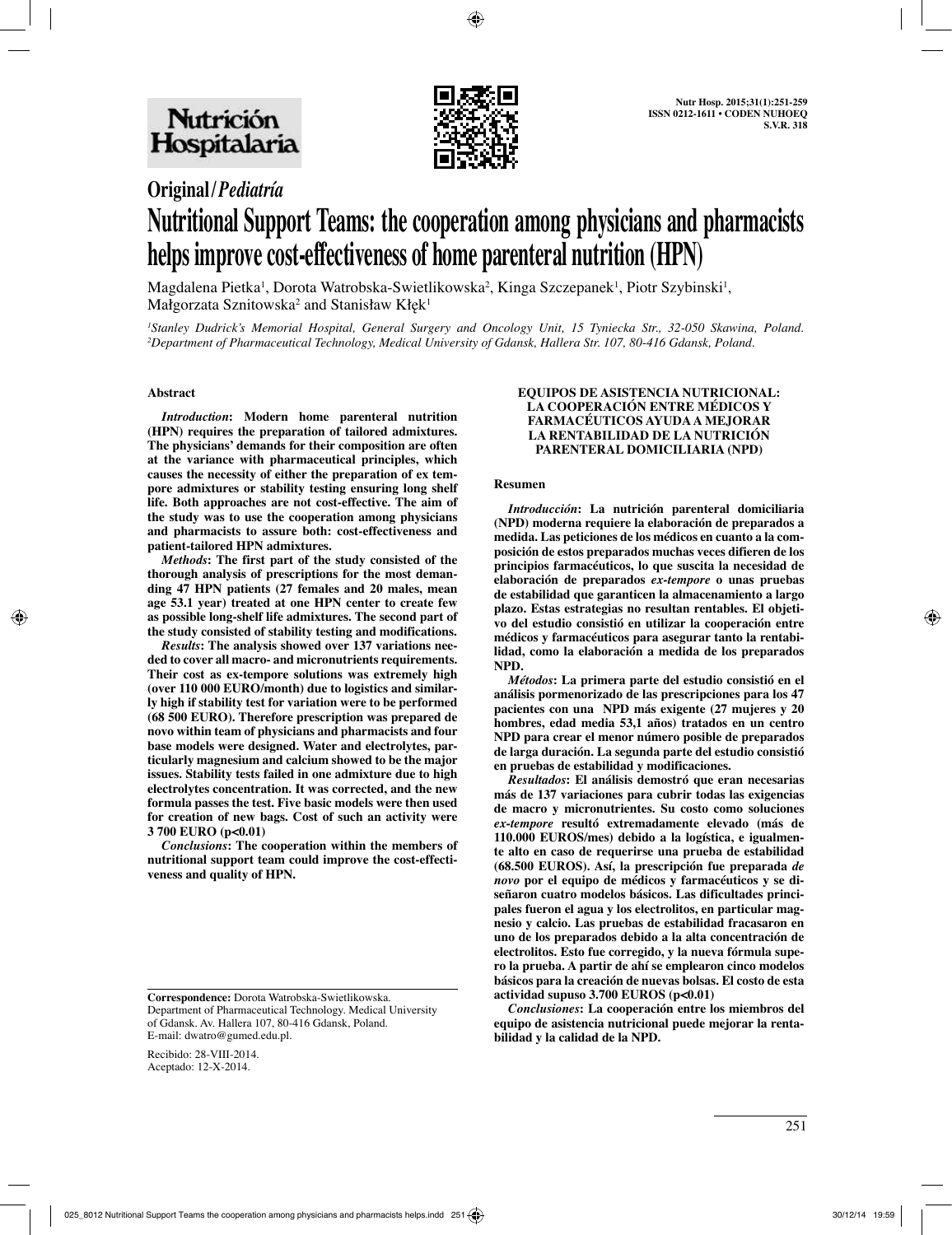#### **DOI:10.3305/nh.2015.31.1.8012**

Keywords: *Home parenteral nutrition. Compounding. Cost-effectiveness. Quality assurance. Physical stability. Nutritional Support Teams.*

#### **Abbreviations**

AiO: all in one. EVA: Ethylene vinyl acetate. HPN: home parenteral nutrition. MCBs: multi-chamber bags NST: Nutritional Support Team. PN: parenteral nutrition.

#### **Introduction**

Parenteral nutrition (PN) requires the intravenous provision of all essential nutrients: proteins, energy, electrolytes, vitamins, trace elements and water<sup>1</sup>. PN was introduced into medical practice in 1968 in the United States and it was considered the fourth milestone in surgery after antisepsis, antibiotics and anesthesia2 . It has become a widely available and recognized method of treatment used in case of the feeding via the gastrointestinal tract is impossible, insufficient or contraindicated<sup>3</sup>. If a patient requires long-term parenteral nutrition, it is possible to start it on the home basis – it is the home parenteral nutrition (HPN). The main indication for home parenteral nutrition is the intestinal failure, independently on the etiology. The latter include short bowel syndrome, mechanical or paralytic obstruction, dysmotility, fistula, a congenital defect, or malabsorption<sup>4,5</sup>. The most recent European survey reported the prevalence of 2-40 per million and an incidence of 4-6 per million per year for home parenteral nutrition in patients with benign primary diseases, with 35% having short bowel syndrome<sup>6</sup>.

HPN is usually delivered in as few servings per day as possible, in an overnight and cyclical manner, to improve patients' quality of life as much as possible<sup>4,6</sup>.

The key factor determining the efficacy and safety of parenteral nutrition is the pharmacologically stable and patient-tailored intravenous admixture. The quality of HPN depends on many factors, such as the composition of the regimen, its relevance for the patient's medical condition, the method for its preparation, the safety and accuracy of the process, and the pharmacological stability of the admixture<sup>7</sup>. Home-based preparation of parenteral nutrition has once been the only option, but it is now more the historical perspective than reality, however still in use in some countries, as it is a high-risk process providing patients with a low quality of life and a lot risk. Multi-chamber bags represent alternative option, but because of their limited availability, the best standard may only be assured by admixtures prepared at the pharmacy unit

#### **DOI:10.3305/nh.2015.31.1.8012**

Palabras clave: *Nutrición parenteral domiciliaria. Composición. Rentabilidad. Garantía de calidad. Estabilidad física. Equipos de asistencia nutricional.*

with compounding system. They should be delivered to patients' home afterwards with a vehicle dedicated for that purpose, ensuring the proper conditions of transportation. The patients' daily need for nutrients, electrolytes, vitamins and trace elements physicians has been determined by the ESPEN guidelines and must take into account the initial nutritional status of the patient and co-morbidities<sup>8</sup>. Due to the large number of ingredients of PN and their range of concentration, there is theoretically an infinite number of combinations and permutations of regimens that could be requested by physician. However, in practice, the standardization of admixtures has offered opportunity to manage aseptic conditions during preparation and an effective workload<sup>6</sup>. Pharmaceutical principles (GMPs), which ensure the resistance to adverse processes occurring during the preparation, storage, transportation, or the administration, limit the possibility to individualize nutrient doses. That type of approach is possible only if admixtures are prepared on daily basis (so called *ex tempore* admixtures) as the stability of drugs for parenteral administration consists of microbiological stability and physicochemical properties<sup>7</sup>. HPN can be managed that way, but costs of such treatment are extremely high, because bags have to be delivered every day. The latter is also a reason for the relative low quality of life, as patient or care-giver collects PN solutions every day.

There is also another solution to that problem, which is the enabling long shelf life by stability tests for 7, 14 or even 30 days. The testing process is composed of two parts: microbiological and physicochemical evaluation. The latter determines the shelf life, and it is defined by the pharmacological activity of its ingredients. This activity cannot decrease below a value of 10%, moreover, solutions must be free from toxic degradation products. The major stability and compatibility issues can be divided as follows: physicochemical stability of the lipid emulsions, precipitation of chemical components mainly as calcium and phosphate interactions, and stability and compatibility of vitamins<sup>7</sup>.

As those examinations have to be performed in case of any prescription modification and single cost is at least 500 EURO, they are very expensive and strongly affect the cost-effectiveness of HPN.

#### **Aim of the study**

The aim of the study was to use the cooperation among physicians and pharmacists, who were members of Nu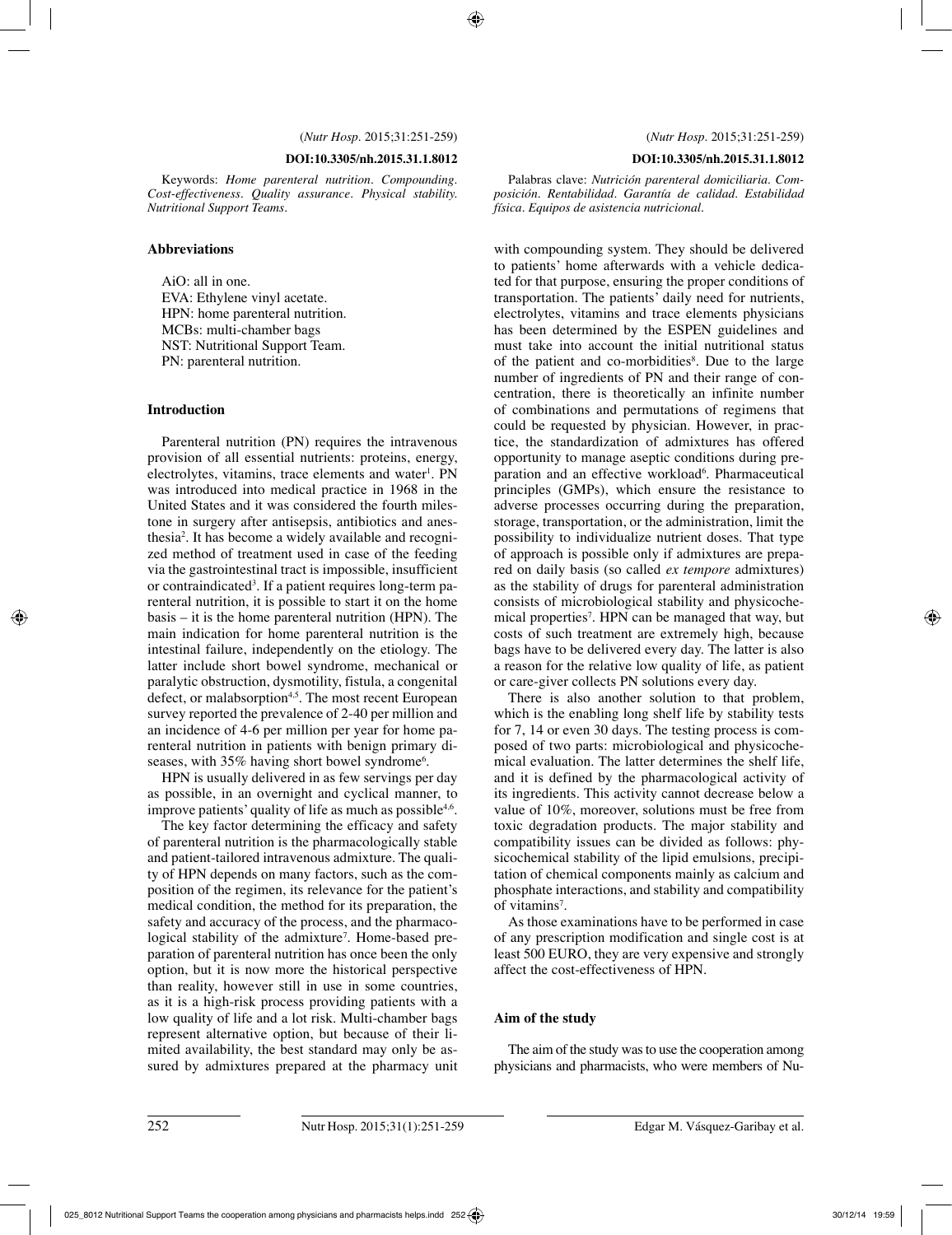tritional Support Team (NST) to improve the quality of patient-tailored HPN and to limit the costs of home nutrition.

## **Materials and Methods**

The study was conducted in two steps: 1) - clinical evaluation of PN admixtures composition and selecting of standard formulation and  $2$ ) – physical testing of the stability of PN admixtures.

## *Part 1 Analysis of PN prescriptions*

The study was performed between January 2011 and April 2012 in the group of 135 HPN at Stanley Dudrick's Memorial Hospital in Skawina, Poland. 47 patients of those, (27 females and 20 males, mean age 53.1 year), were found to be receiving multi-chamber bags (MCBs, n=11) or all-in-one (AiO, n=36) admixtures and additional intravenous electrolyte-containing infusions. The latter ensured the appropriate provision of electrolytes, which could be added to neither AiOs nor MSBs due to impending instability. Patients' characteristics were presented in Figure 1 and 2. All patients signed informed consent.

NST analyzed thoroughly all regimens of all 47 patients. The number of variations necessary to ensure tailored delivery was calculated. The cost of logistics was assessed.

PN formulations were analyzed in regards to their macronutrients (amino acids, glucose, lipid emulsion), micronutrients (trace elements, vitamins and electrolytes) and water content per day afterwards. Consequently, based on those findings, four model formulas were planned. The assumption was made that the logistics had to be limited down to one delivery per week not only to decrease costs, but more importantly to fulfill patients and caregivers' expectations, as the quality of life questionnaire, performed previously, showed that the preferable delivery rate was once a week.

Therefore, new formulas were supposed to undergo tests to ensure safety ranges presented in table I. Those tests guaranteed required 16-day physicochemical stability when stored at 2-8**º**C, along with 24 hours at room temperature after injection of vitamins and trace elements (added minutes before infusion).

## *Part 2 Preparation*

All new admixtures were manufactured at the Hospital Pharmacy Unit using an automated admixing device Baxa EM 2400 (Baxa Corporation, Englewood, CO, USA) supported by PN calculator Abacus version 2.1.The following components of TPN were commercially available as sterile and apyrogenic solutions: Aminoplasmal 10% (B. Braun Melsungen AG, Germany), Glucose 40% (B. Braun Melsungen AG, Germany), Lipofundin MCT/ LCT 20% (B. Braun Melsungen AG, Germany), Water for Injection (B. Braun MelsungenAG, Germany), Sodium chloride 10% (B. Braun Melsungen AG, Germany), Potassium chloride 15% (Fresenius Kabi AB, Sweden), Magnesium sulphate 20% (Polpharma, Poland), Calcium chlorate 10% (WZF, Poland), Glycophos (organic phosphate containing solution of sodium glycerophosphate, Fresenius Kabi AB, Sweden), Addamel (trace elements, Fresenius Kabi AB, Sweden), Vitalipid N Adult emulsion and Soluvit N lyophilisate for solution (Fresenius Kabi AB, Sweden). All components were placed into final delivery container (ethylene vinylacetate bag, EVA). Admixtures were prepared in two different series, in each two bags were collected. One sample was supplemented with vitamins immediately after preparation, while the other was not. In the second series vitamins were added to both samples. Bags were stored and protected from sun light under controlled temperature of 4±1°C for 16 days after labeling. Four hours before the analysis pre-admixtures were transferred to room temperature, and vitamins (Soluvit N dissolved in Vitalipid N Adult) were added. This step was carried out under non aseptic conditions to simulate home conditions, in which admixtures are prepared by caregivers or nurses.

## *Physical analysis of complete TPN admixtures*

Physical analysis was done by Department of Pharmaceutical Technology of Medical University of Gdansk. Procedures for the stability test were presented in fig.3. Physical analysis of complete admixtures was carried out after 24 h (4 $\pm$ 1°C) storage of admixtures (t=24h) – time needed to transport from the Hospital Pharmacy to Gdansk and after 24 h of storage at room temperature, with light protection (t=24h+24h). The second bags of pre-admixtures were examined immediately after adding vitamins after 16 days of storage at  $4\pm1\degree C$  (t=16 days) and after 24 h and 48h of storage at room temperature, with light protection (t=16days+24h, t=16days+48h). Complete admixtures were subjected to physical stability analysis consisting of visual inspection, microscopic observation (optical microscope with camera B1 223A *Motic*, Wetzlar, Germany), pH measurement (pH-meter *Orion 350*, Beverly, USA, with combination electrode), zeta potential measurement (Zetasizer Nano ZS, *Malvern Instruments*, Malvern, UK) and determination of oily globules size distribution (laser diffractometer – LD, MasterSizer E *Malvern Instruments*, Malvern, UK and photon correlation spectroscopy – PCS, Zetasizer *Malvern Instruments*, Malvern, UK). Laser diffractometry method allows determining the median diameter (d0.5 below this size is a diameter of 50% of oily globules) and the maximum diameter of 90% of oily globules (d0.9) whereas PSC method allow to determine Z-avarage of oily droplets.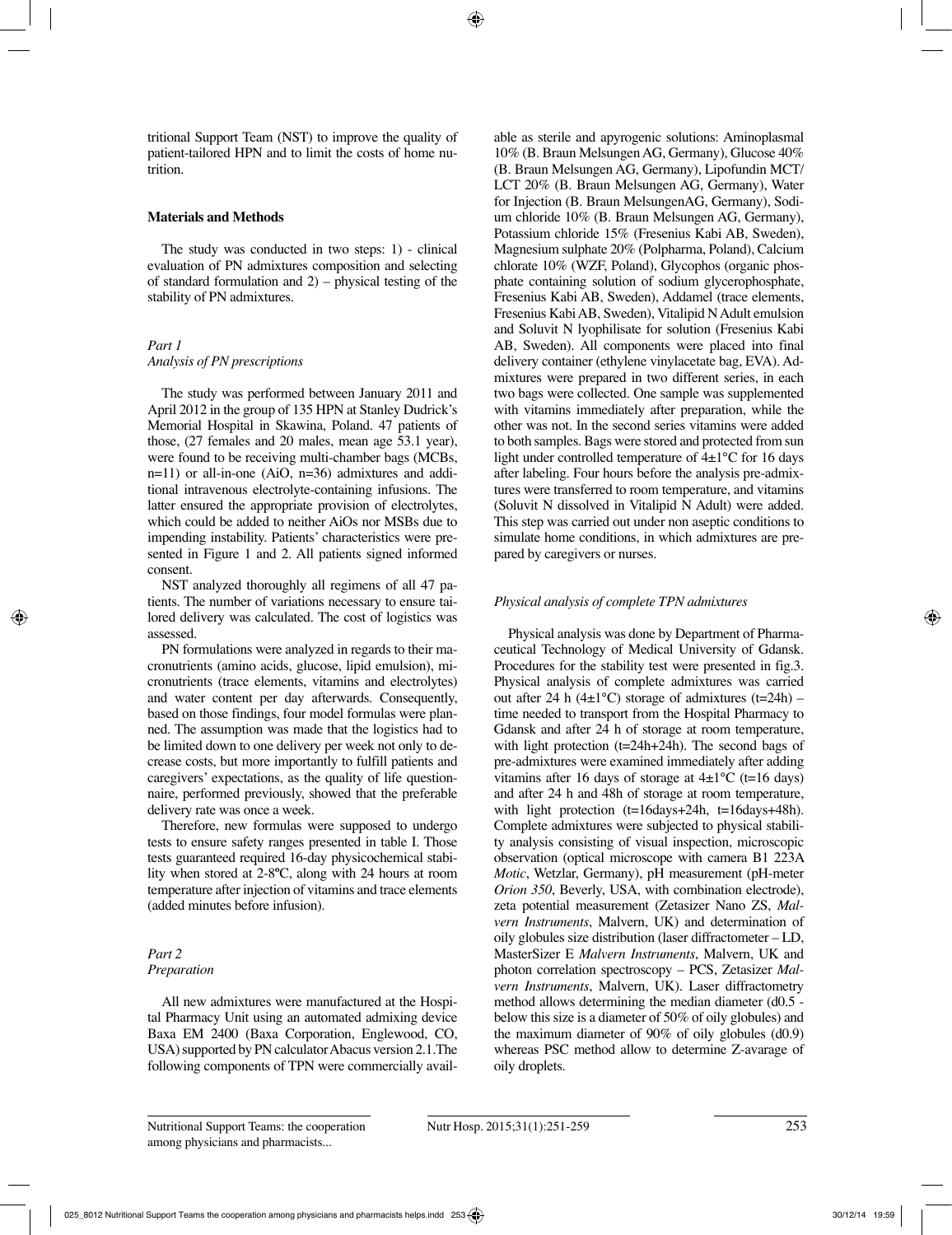| <b>Table I</b><br>Composition [g/L] of TPN admixtures and CAN parameters |       |       |       |       |                |
|--------------------------------------------------------------------------|-------|-------|-------|-------|----------------|
| <b>TPN</b>                                                               |       | 2     | 3     | 3a    | $\overline{4}$ |
| Glucose 40%                                                              | 136.4 | 145.8 | 142.4 | 142.4 | 141.4          |
| Aminoacids                                                               | 34.1  | 35.0  | 35.6  | 35.6  | 35.9           |
| Lipid emulsion                                                           | 29.1  | 27.5  | 29.5  | 29.6  | 30.3           |
| Nitrogen                                                                 | 5.5   | 5.6   | 5.7   | 5.7   | 5.7            |
| $Na+ [mmol/L]$                                                           | 72.7  | 75.0  | 75.8  | 75.8  | 82.8           |
| $K^+$ [mmol/L]                                                           | 72.7  | 75.0  | 75.8  | 75.8  | 82.8           |
| $Ca^{2+}$ [mmol/L]                                                       | 7.27  | 6.67  | 7.58  | 6.06  | 6.90           |
| $Mg^{2+}$ [mmol/L]                                                       | 7.27  | 6.67  | 7.58  | 6.06  | 6.90           |
| Phosphate [mmol/L]                                                       | 18.1  | 20.8  | 18.9  | 18.9  | 24.1           |
| CAN [mmol/L]                                                             | 1096  | 1022  | 1138  | 1060  | 944            |

#### *Statistical analysis*

The data were analyzed on an intention-to-treat basis with the SPSS v.16 (SPSS Inc., Chicago, IL) software package. The differences in proportions among groups were evaluated using the Chi-square test. Continuous data were analyzed using the Mann–Whitney U test. A p value  $< 0.05$  was accepted as being statistically significant.

#### **Results**

#### *Part 1*

The analysis of 47 patients PN prescription showed 137 various diet modifications needed for the safe and efficient HPN. The most frequently used diets were presented at Table I.

The analysis showed also that 16% of patients required additional supplementation of calcium and 43% magnesium during HPN. The calculated amount of those electrolytes reached up to 10 mmol per day, and had to be supplemented by the use of additional intravenous fluids.

It became clear that previously used formulas neither covered patients' needs nor guaranteed pharmaceutical stability. The cost-effectiveness of changes needed to improve the situation was analyzed next. Two options were considered by NST: ex-tempore manufacturing and stability testing for all necessary PN variations. Both were proven to be equally ineffective in term of cost:

- a) The simulation showed the mean cost of those AiOs prepared as ex-tempore solutions, of over 110000 EURO/month due to logistics: every day delivery.
- b) Stability testing for all possible variations would have reached approximately 68500 EURO.



*Fig. 1.—HPN study population.*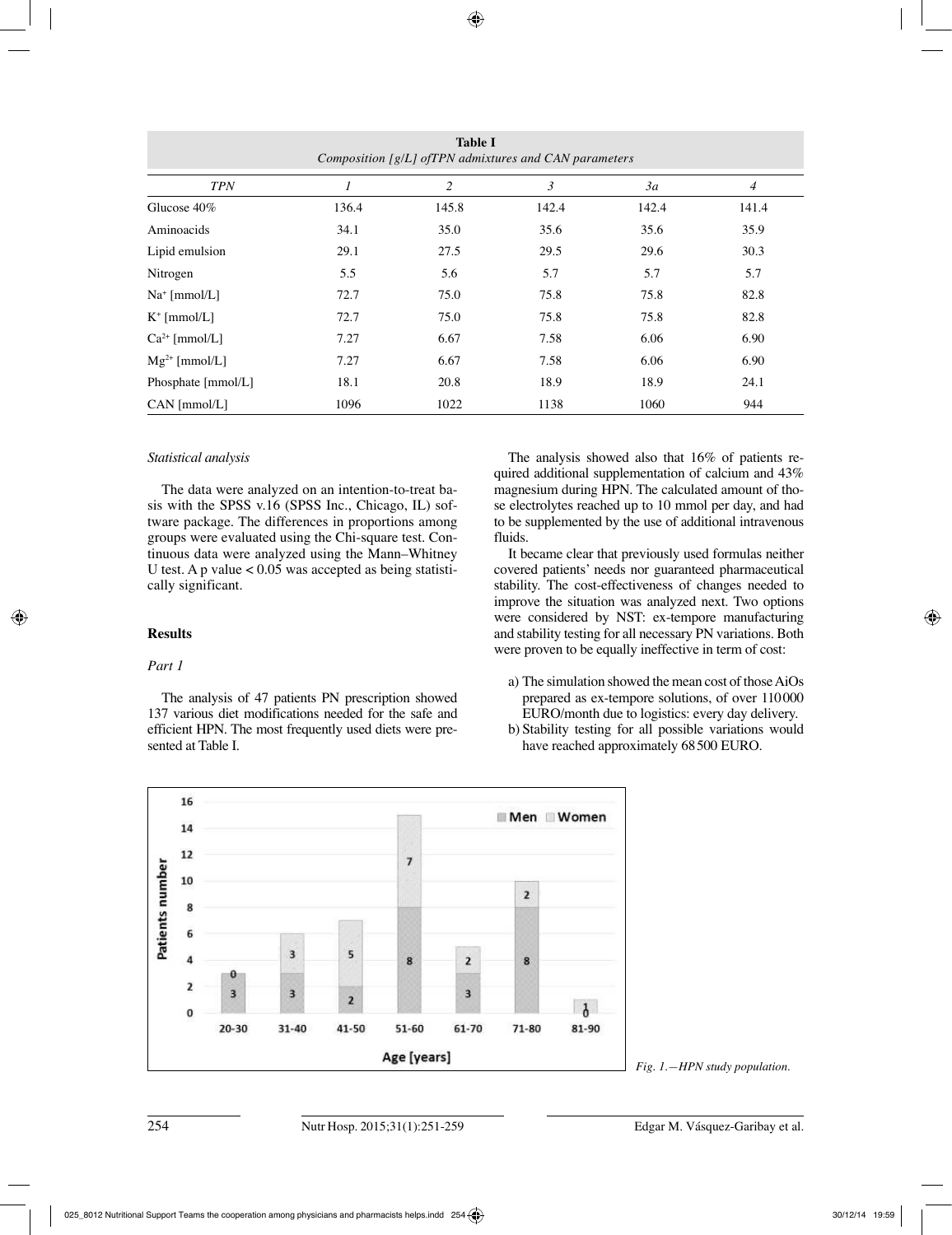

As both measure were unacceptable on grounds of cost-effectiveness, NST decided to test the hypothesis that it was possible to design long shelf-life model diets with wide safety nutrients range, which could be used for new admixtures afterwards without the necessity for new stability tests. The hypothesis assumed exceeding Critical Aggregation Number (CAN) of PN solutions. As CAN represents one of the most critical rules that must be followed, all necessary safety tests had to be performed.

NST's members prepared four model PN formulas (numbered 01-04) with increased content of calcium, magnesium and reducing water content. The value of Critical Aggregation Number (CAN) in all admixtures exceeded 600 mmol/L. As calcium glubionate was not commercially available due to drug shortage, so it must be replacement with the inorganic calcium chlorate had to be used (Table I).



*Fig. 2.—HPN classification diseases in the study population. Fig. 3.—Scheme of physical analysis of complete TPN admixtures.*

#### *Part 2*

#### *Visual and microscopic observations*

Subsequently, all admixtures underwent thorough testing as describes above. During the visual check-out all admixtures were homogenous and no creaming was observed after 24 and 48 hours storage at the room temperature. During microscopic observation most of the complete admixtures were characterized by size of oily globules not larger than  $1 \mu m$ , which are safe for patients (Figure 4). Larger oily droplets about 6  $\mu$ m, up to 10  $\mu$ m were noticed in complete admixture TPN 3 just after 24h at room temperature (Figure 5). Those were noticed in two batches, hence the admixture number 3 was described as unstable and sent for revision.

The calcium and magnesium content in the unstable AiO was reduced and the revised TPN 3 composition was analyzed again. The size of oily globules in modified ad-



*Fig. 4.—Complete TPN admixture 3a - microscopic observation (scale 10*  $\mu$ *m) at t = 16 days+48h (a) and size distribution of oily*  $droplets (b).$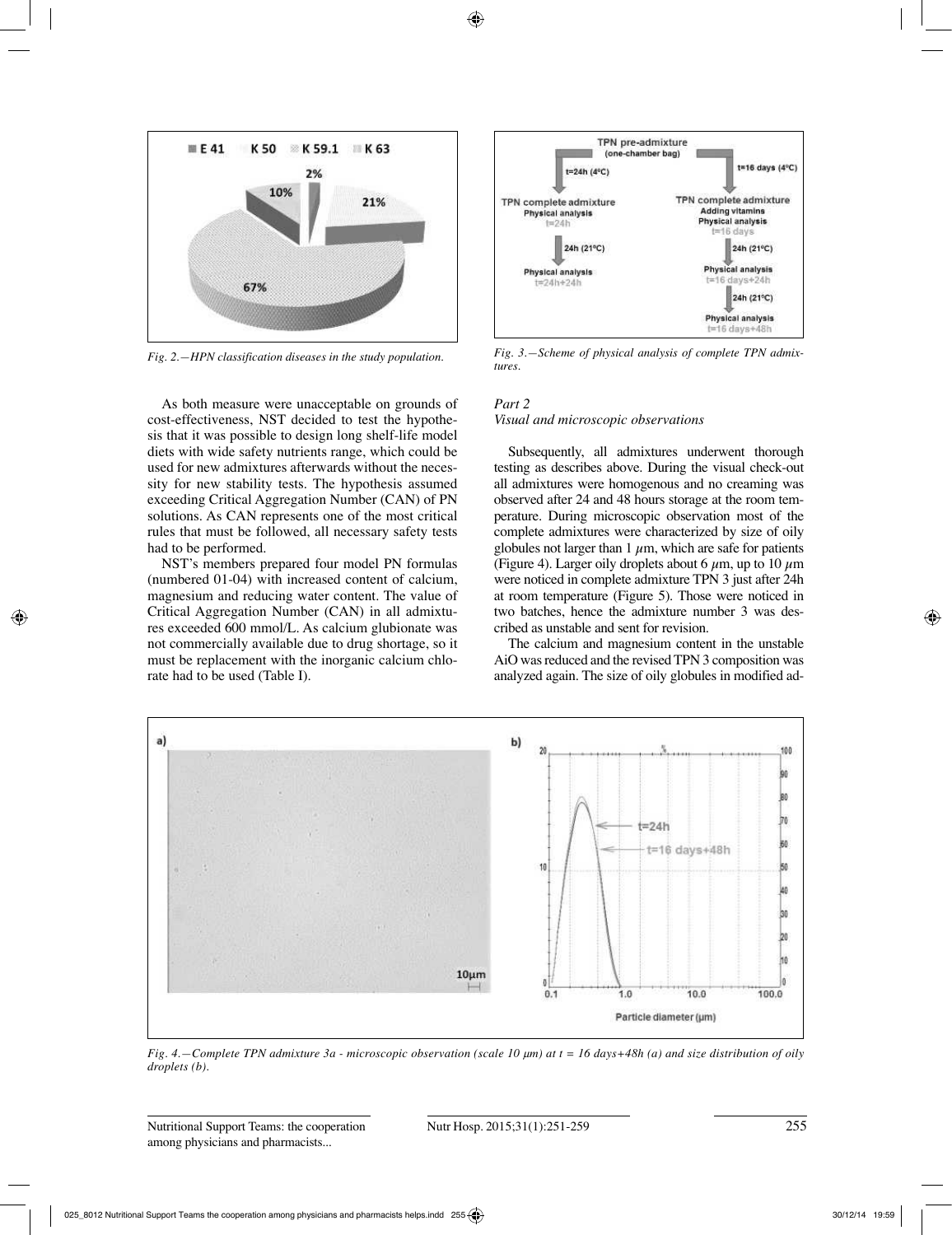

*Fig.* 5.—Unstable TPN admixture 3 - microscopic observation (scale 10  $\mu$ m) at t=24h (a) and size distribution of oily droplets (b).

mixture TPN 3a was smaller than 1  $\mu$ m (Figure 4) and no destabilization was observed during the storage.

The detailed pharmaceutical data are presented below:

## *Oily droplet size distribution*

#### a/ Laser diffractometry method

No oily globules lager than 1  $\mu$ m were detected in any of admixtures using laser diffractometry method (Figure 4 and 5). Mean (d0.5) oily droplets size was 290-310 nm and 90% of oily droplets (d0.9) were under 530-590 nm (Figure 6). Oily droplets size did not change after storage for 24h and 48h of complete admixtures at room temperature (Figure 4). It was noted that time of storage of pre-admixtures without vitamins in one-chamber bags had no influence on droplet size distribution (Figure 5). No differences were noticed between stable and unstable TPN admixtures (3 and 3a, see above) in detection of oily droplets size using laser diffractometry (Figure 4 and 5).

## b/ PCS method

Z-avarage parameter measured using PCS method was between 250-295 nm despite various compositions (Figure 7). Slight changes during storage of TPN admixtures were observed but they were not significant ( $p<0.05$ ).

## *Zeta potential*

The zeta potential observed in admixtures was negative and ranged from -21.5 to -24 mV (Figure 8). Des-



*Fig. 6.—Size of oily droplets [nm] of TPN admixtures - the effect of storage.*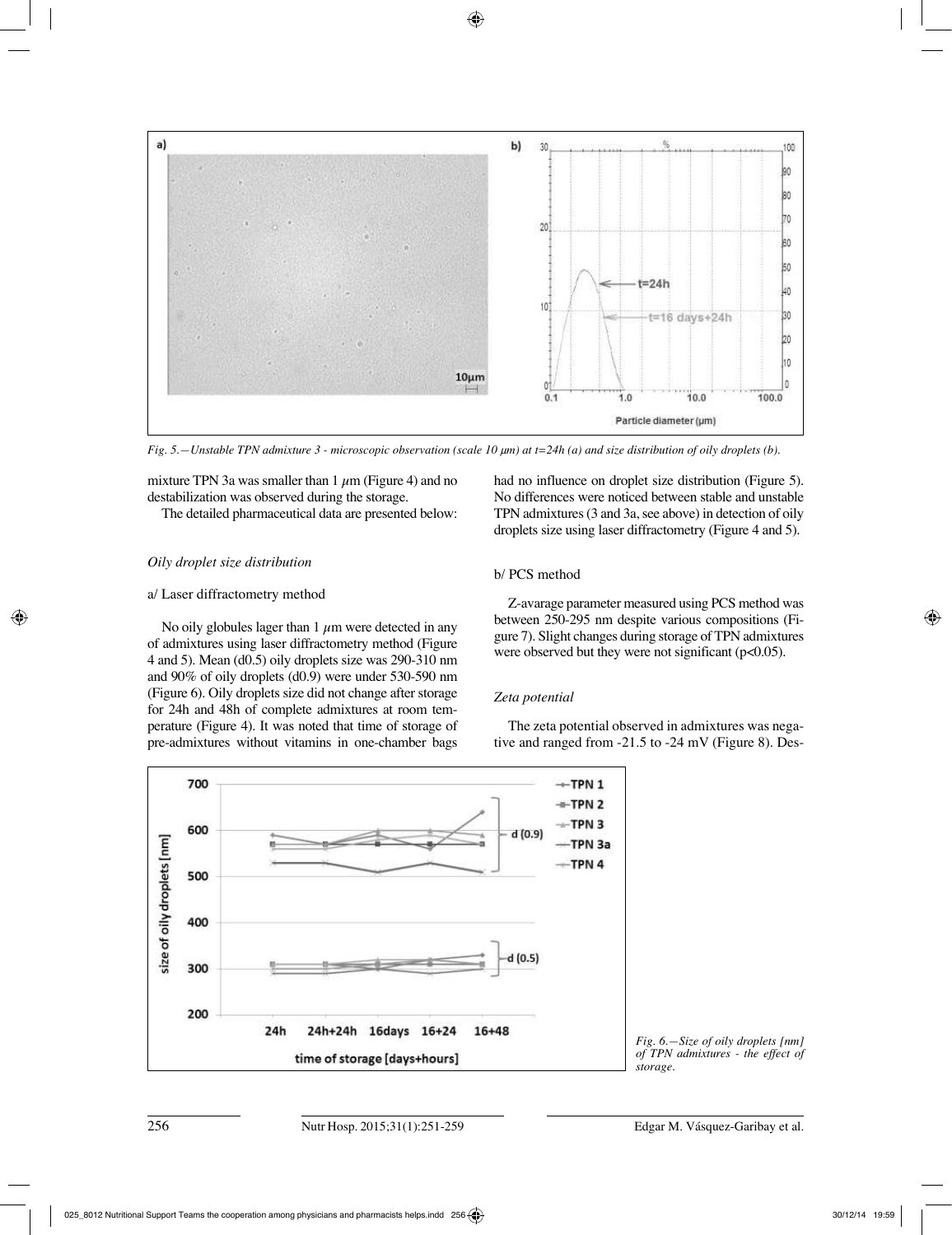

*Fig. 7.—Z-average parameters of TPN admixtures - the effect of storage.*



*Fig. 8.—Zeta potential of the complete admixtures - the effect of storage.*



*Fig. 9.—The pH values of the complete admixtures - the effect of storage.*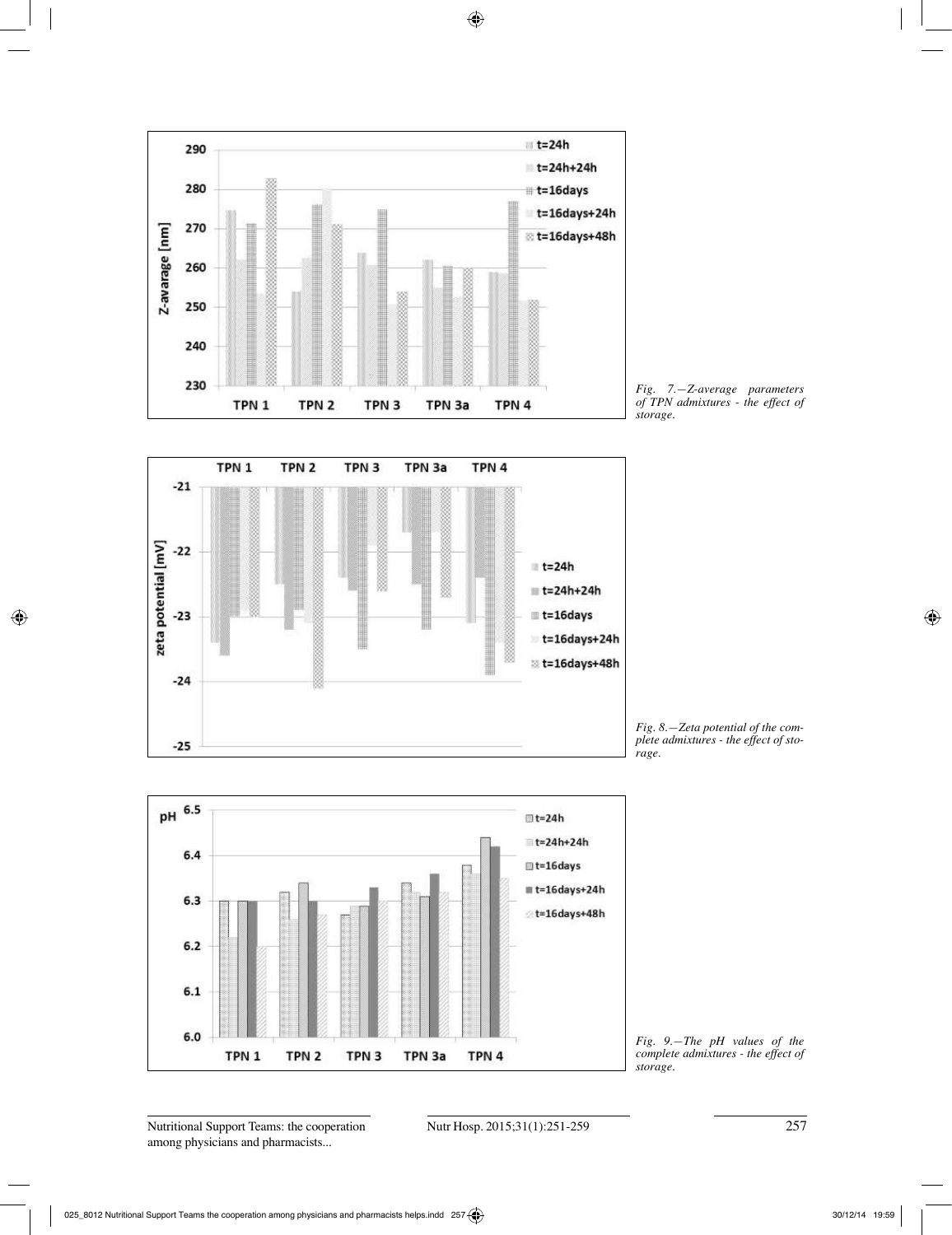pite various compositions of admixtures, only small changes in zeta potential were observed.

## *pH measurement*

The pH values in TPN admixtures ranged between  $6.2 - 6.5$  and did not change during storage (Figure 9).

## *Microbiological stability*

Microbiological stability was tested after 16 days of storage under controlled temperature of 4±1°C and 24 h of storage at the room temperature in accordance with the monograph European Pharmacopeia concerning sterile parenteral formulations. The mixtures were sterile during time of storage and administration.

## *Cost effectiveness*

The cost of stability tests needed for proving all new AiO admixtures reached 2 500 EURO. Cost of PN components, HPN bags, and workloads used for that process was 1 200 EURO.

Cost of all procedures needed for the creation of new admixtures reached 3,700 EURO and were significantly lower than simulated costs presented above  $(p < p.01)$ .

An additional gain in regards to cost-effectiveness, was the use of four just created formulas for all new coming patients, which reduced future charges to zero.

## **Discussion**

AIO admixtures are complex formulations with limited stability and narrow shelf life. The key factor determining the efficacy and safety of parenteral nutrition is the pharmacologically stable and patient-tailored intravenous admixture. The quality of HPN depends on many factors, such as the composition of the regimen, its relevance for the patient's medical condition, the method for its preparation, the safety and accuracy of the process, and the pharmacological stability of the admixture, as described above.

Costs of HPN include mostly costs of the admixtures (substrates, workloads, pharmaceutical examinations, etc.), everyday care (physicians and nurses surveillance), laboratory tests and imaging modalities and logistics. It is also compulsory nowadays to fight for the improvement of patient's quality of life. The most important issues of HPN comprise AiO admixtures (size, volume, content) and the delivery. One has to deal with those problems effectively to provide valuable and safe PN. Those aims may sometimes, however, be at the variance and hence it is important to enable HPN teamwork.

It is even more complicated if someone realizes that a typical admixture is composed of about 40-50 components and it is an oil-in-water emulsion. The lipid emulsion is the most sensitive part of TPN. Its use must meet specific requirements. The size of fat globules should be similar to natural chylomicrons, with a physiological upper limit of particles size at about  $5 \mu$ m. The stability of the lipid emulsion is maintained by mechanical and electrostatic repulsive forces counteracting the coalescence of small oil droplets dispersed by an emulsifying agent. Surrounding medium pH, electrolytes, trace elements, and other additives may reduce the repulsive forces among the particles resulting in emulsion destabilization<sup>9-12</sup>. An important factor influencing physical stability of fat particles is critical aggregation number (CAN). CAN is associated with cationic concentrations at which lipid particles aggregate. Calculation of the CAN is accomplished using the following formula:  $CAN = a + 64b + 729c$ , where a stands for monovalent, b for divalent, and for trivalent cations molar concentrations. This measure equals to the total amount of cations and it should be less than 600 mmol/ $L^{7,9}$ . It should be noted, however, that the value of CAN is strictly theoretical, and the stability of the lipid emulsion is affected by many additional factors, so it is possible to exceed the CAN while the stability of emulsion is maintained.

As proven above, NST work succeeded in the creation of new formulas, able to cover demands of all patients. Value of CAN in all tested admixtures was greater than 600 (in range 944-1138, Table I), because of high calcium and magnesium concentration (6.1- 7.6 mmol/L). In microscopic observation all, except for one, complete TPN admixtures were characterized by oily globules not larger than 1  $\mu$ m, which are safe when intravenously administered. Only one complete admixture (TPN 3) was unstable because of oily globules size of about 6 up to 10  $\mu$ m (Figure 4) and had to be modified.

The unintended presence of precipitation and toxic products can cause various negative consequences for the patient. This can range from thrombophlebitis up to multi-organ failure. Adverse effects of drug incompatibilities extend periods of patients' hospitalization and the total costs<sup>13,14</sup>. Therefore a long term quality assurance of admixtures in HPN is very important. Investigation, testing and quality control of parenteral nutrition are analytical challenges. Tests are expensive and time-consuming. Standardization of PN formulations could be helpful to limit the cost of stability analysis's, risk of pharmaceutical instability and to meet the most needs of patients. The goal cannot be achieved, however, only by the pharmacists. The cooperation between physicians and pharmacists is necessary to achieve that goal as aims of both groups are often contraindicating. Physicians demand high electrolytes content with a small volume to improve patient's quality of life, while pharmacist have to ensure the stability of admixture.